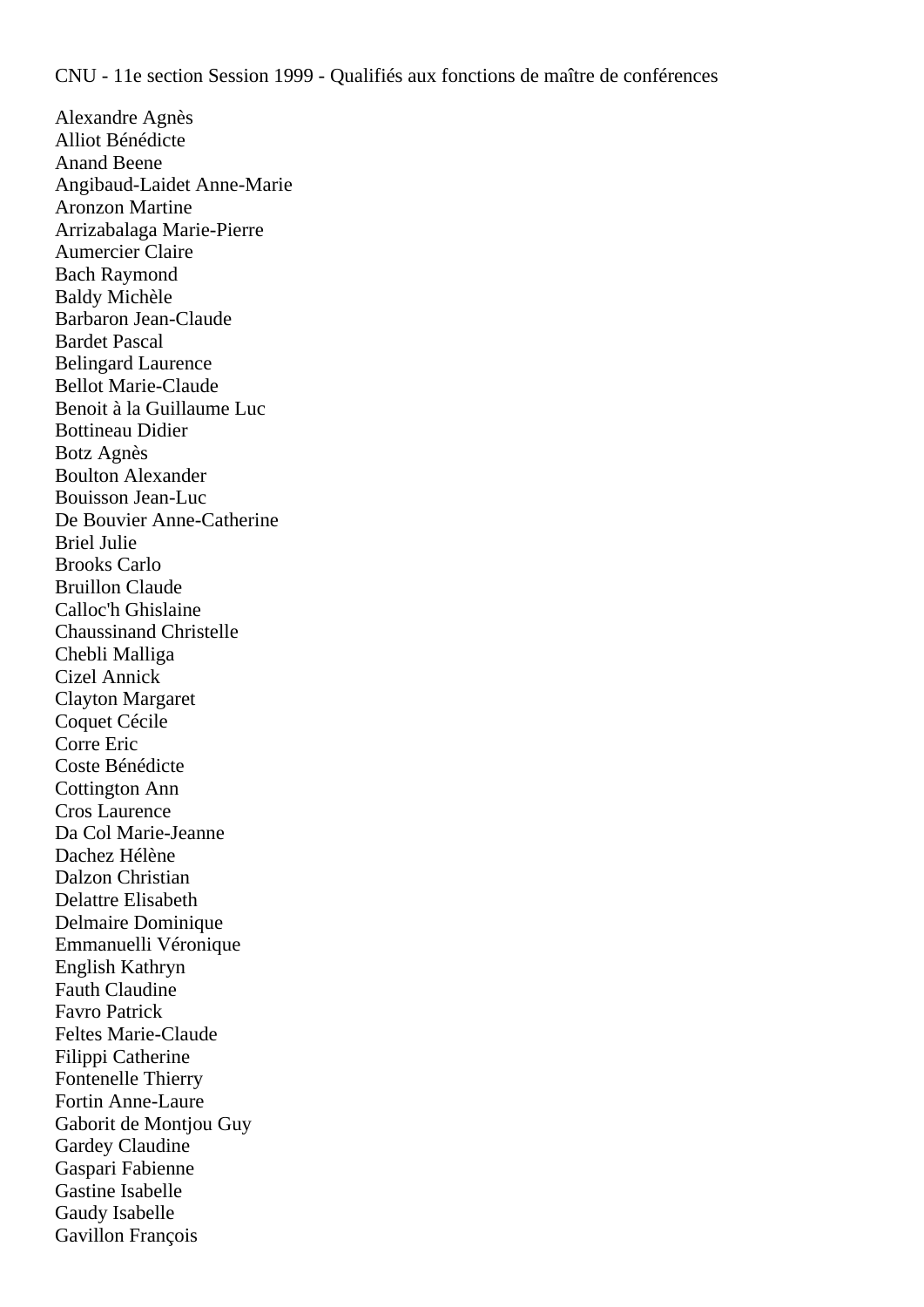Glotin Michèle Goulipian Armand Guilbert Georges-Claude Guillaumaud Claude Hanson Heidi Heberlé Jean-Philippe Hug Christelle Hurworth Angela Imbert Alain Jain Madhu Jougan Sylvie Jourdan Robert Karaganis Joseph Kemeny Anne-Marie Labaune Florence Langlade Laurent Laplace Philippe Le Bihan Christèle Le Disez Jean-Yves Le Puloch Marine Leggett Matthew Lheureux Geneviève Lisak Catherine Loisel Annie Mc Keown Andrew Mailhes Christian Mansfield Malcolm Merle Jean-Marie Meyers Peter Moisy Aurélie Molinari Véronique Morgan Catherine Mundler Helen Oltarzewska Jagna Orazi Janette Paboudjan Chantal Park Adrian Pauthenier Christine Perrin Véronique Petitgirard Jean-Yves Peyre Claudine Pharabod Hélène Picy Jean-Baptiste Piechel Geneviève Pittin Marie-Hélène Pollock Jonathan Poncharal Bruno Ramadier Bernard Ranson Rita Regam Khalid Reid Susan Rezbanyay Elisabeth Richard Jean-Pierre Rival Elisabeth